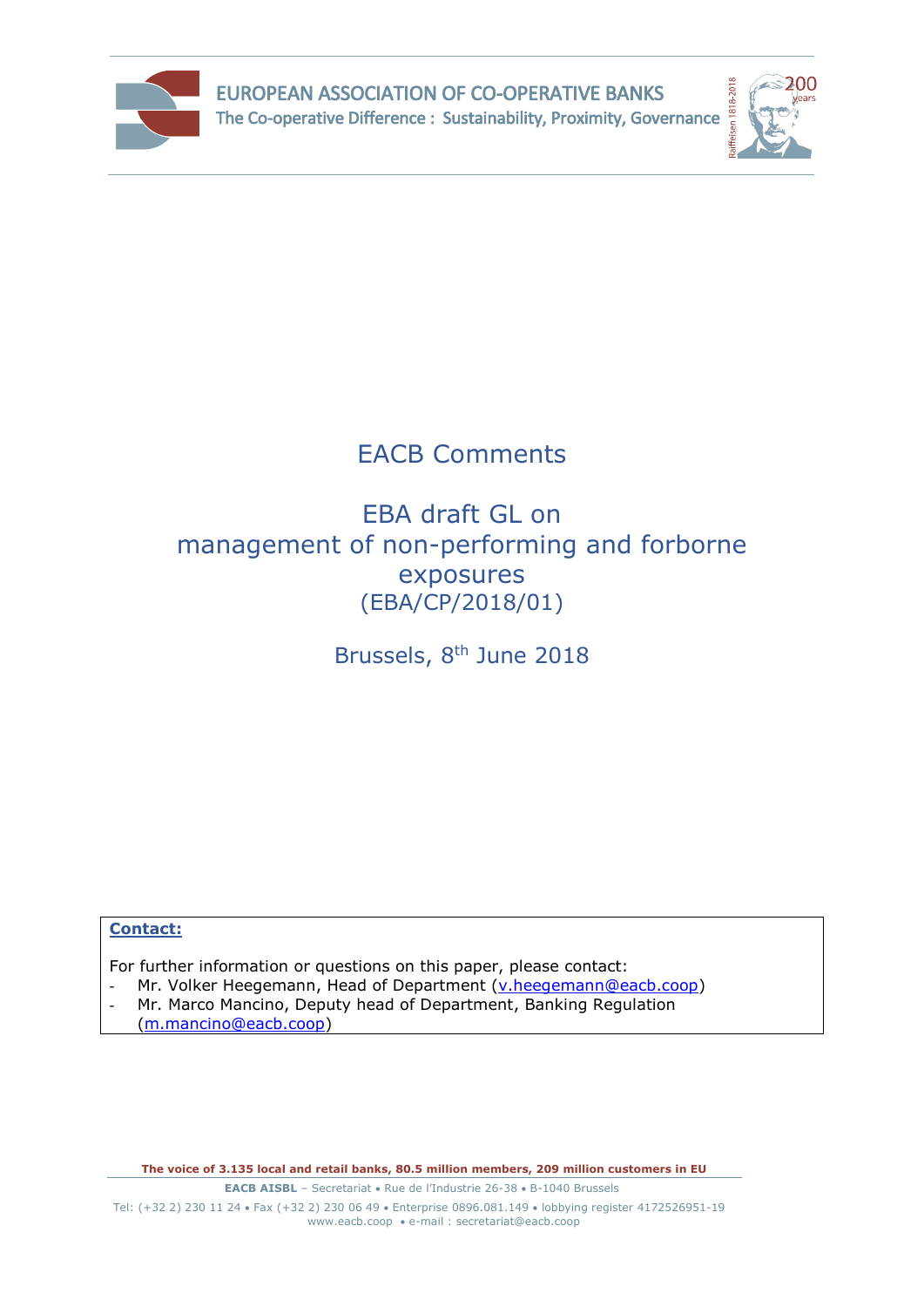



#### **General comments**

 $\overline{a}$ 

The members of the EACB welcome the opportunity to comment on the EBA draft GL on the management on management of non-performing and forborne exposures.

We appreciate the intention to consistently align practices for a sound and effective management of NPEs and forborne exposures, however be believe that a number of aspects still need to be clarified and we warn against any mechanistic approach that would ultimately harm the borrowers.

Furthermore, we would suggest to take proportionality in account to a greater extent as the design of certain processes in the draft GL seems rather detailed and oriented towards what would be SIs under the ECB supervision. In this vein a more principle-driven approach would be appropriate, and could be addressed for instance to competent authorities rather than institutions.

Finally, it seems that much of the content of the draft GL was developed with a view to larger commercial or corporate loans, while it does not translate adequately to certain other portfolios, especially retail residential mortgages. This should be adequately taken into account, otherwise unnecessary, inappropriate and burdensome practices may inadvertently be mandated for the management of such mortgages.

#### **Answers to specific questions**

Q.1 What are the respondents' views on the scope of application of the guidelines?

The EBA indicates in para. 10 that: "*Credit institutions should apply chapters 4 and 5 when their level of non-performing exposures is elevated. An NPL ratio above 5% should be considered as an elevated level of NPEs*". The wording seems to imply that NPL ratios are defined at a granular level and that NPLs reduction measures are automatically triggered when the threshold is breached.

At a general level, the ratio should only work as a warning indication on the need for enhanced scrutiny by the bank senior management and Competent Authorities. There is in fact a contradiction between calculating the ratio both at consolidated level and at portfolio level. Indeed, an institution may have a specific portfolio with a NPL ratio > 5% due to the specific business activity of the portfolio, for which defaults are more frequent (e.g. consumer finance). At the same time, the consolidated NPL ratio may still be < 5% as the other business activities are less risky and offset the risky portfolio.

We see no justification in having to apply chapters 4 & 5 at portfolio level.

Moreover, process requirements that do not take into account the conditions of the bank (proportionality) would be too broad and would thus not be a suitable supervisory tool. The proportionality principle presented in para. 14 is not declined with sufficient flexibility to achieve a meaningful and feasible implementation of the GL to smaller institutions or the ones with an evident low risk profile. In addition, it is oriented too heavily on the possibility of risk-dependent application of chapters 4 and 5. Instead, it should be clear that a proportionate implementation may be possible for all aspects of the Guidelines.

Finally, looking at the NPL ratio alone (especially when it is computed without taking into account the level of coverage of doubtful loans by provisions) is not sufficient to trigger the application of chapters 4 and 5. Competent Authorities should instead take into account specific features of the credit institution or the portfolio of loans. Indeed some activities have "by definition" a business model that demands high rates of gross NPLs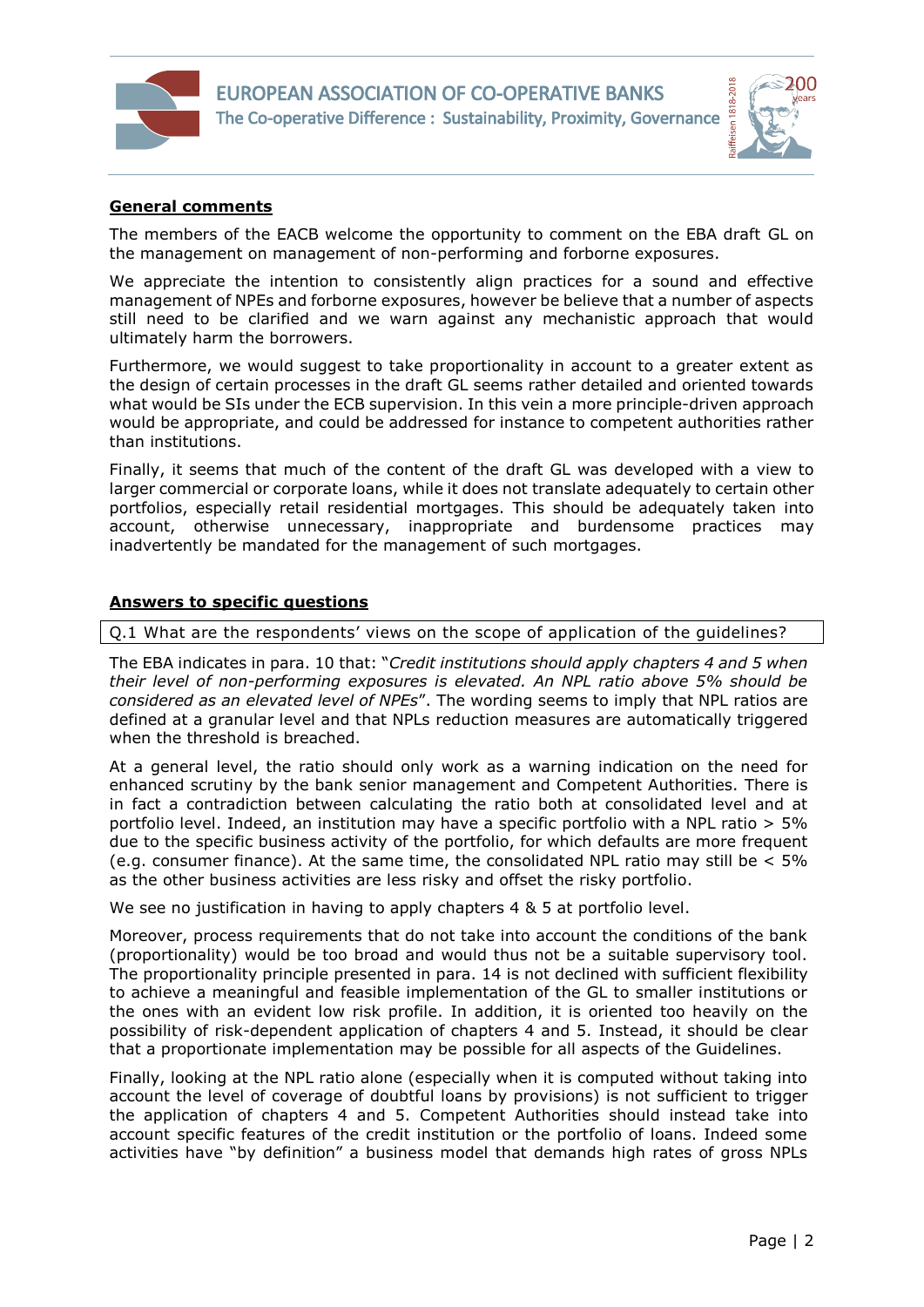



without necessarily bearing high losses: loan restructuring department, consumer finance, social housing, etc. The realized loss, i.e. the net amount lost, is the key parameter to be considered. This is consistent also with the credit risk capital requirements calculations (i.e. use of PD and LGD).

### Q.2 What are the respondents view of the proposed threshold of 5 % NPL ratio?

Further to what indicated in Q.1, in the case of residential loans to low income borrowers PD is clearly higher than average-income borrowers (also, down payments from low income borrowers are usually limited or absent). The gross NPL ratio can thus be expected to be above 5%. However, taking this indicator in isolation would be misleading, as banks take multiple remedies to address this and the actual losses experienced are quite low. This can be done for instance with a guarantee scheme put in place at origination.

Our French members for instance report that banks distributing housing loans to borrowers with low incomes (and which meet certain eligibility criteria) can benefit from a Statequaranteed scheme called FGAS. If the value of the loan is  $> 15.000 \text{ } \epsilon$ , then a first-rank lien must be taken out by the lender. As a result, "expected losses" are quite low (low LGDs and higher PDs). In that case, the NPL ratio would not be the relevant feature to be considered by Competent Authorities.

We would rather suggest to focus on the net ratio as well as expected losses over the long run as specific portfolios and business models, when properly managed, do not show the criticalities that a single indicator might imply.

Finally, we would also highlight that certain portfolios and customers segments like the one recalled of low-income borrowers might be excluded from the credit market. Moreover, a strict application of the suggested provisions to elaborate and execute a plan to reduce the NPL ratio of the portfolio would be counterproductive: since the Expected Loss is low, margins are also relatively low, and operating a NPL portfolio according to the principles described would put additional pressures on the operational margin of institutions.

Chapters 4 and 5 of the draft guidelines should not have to be automatically applied when the 5% NPL ratio is breached. Supervisory dialogue remains essential and credit institutions should have the possibility to provide explanations to competent authorities as regard their portfolio with an elevated level of NPL.

Q.3 Do you see any significant obstacles to the implementation date and if so, what are they?

An obstacle could be the uncertainty with regard to the cut-off date, i.e. the point in time for applying the threshold to define banks as high NPL. This can have a significant impact on a number of institutions as many banks already decreased their level of NPLs to a large extent (for instance driven by ECB requirements) recently, but they might still be classified as high NPL banks by EBA as the 5% threshold can differ from the ECB position.

It would be also key to clarify how the EBA and the ECB guidance are to be applied/resolved if they seem to be pointing at different approaches.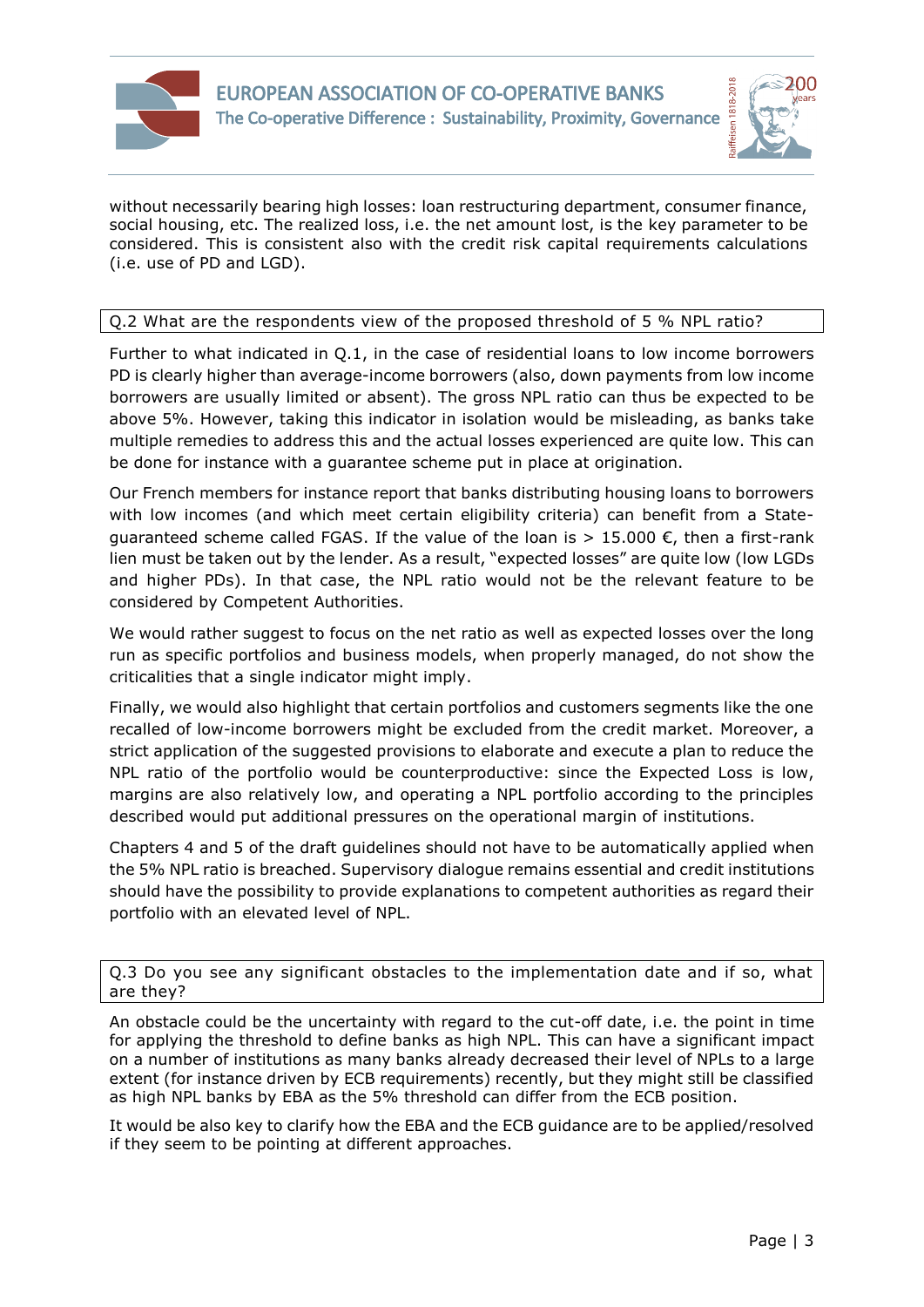



Q.4 Does section 4.3.2 capture all relevant options available for credit institutions to implement their NPE strategy?

In general, some members have reported that the draft GL are quite extensive and in many aspects strongly similar to the ECB guidance already implemented.

Q.5 Do you see any significant obstacles to the operationalisation of the NPE strategy as described in chapter 5?

Overall, a sectorial specialization is not feasible in some cases, in particular where the critical mass of non-performing exposures is not reached. Also, it does not make sense to overload individual workout-managers. In this regard it is also important to note that the closer the loan gets to bankruptcy proceeding, the more detailed legal knowledge is necessary.

In addition, the implementation of a second line of defense controls is also not a concept that can be translated into practice in all situations and institutions. This would unnecessarily slow down the workout process and result in additional costs. If a bank has a fully-fledged approval process in place including 4 eyes principle and third parties participation for large exposures, then a second line of defense controls is not necessary.

Q.6 Does the viability assessment of forbearance measures capture all relevant aspects?

We see that overall the approach outlined in Chapter 6 seems rather targeted for corporate/commercial loans than to retail mortgages. Forbearance practices for retail loans in some jurisdictions are already well regulated, so there is a risk that the EBA GLs will cut across or conflict with such rules and cause confusion and operational uncertainties.

Q.7 What are the respondents view on the proposed requirements for recognition of non-performing and performing/non-performing forborne exposures?

Also Chapter 7 does not sufficiently reflect the reality of retail mortgages or other retail loans. The regular re-performance of individual creditworthiness assessments or repayment capacities (para. 151) for retail borrowers who are fully meeting their contractual payments in a timely manner is both unnecessary and impractical. Moreover, equivalent but more useful aggregate-level assessments of such portfolios are already carried out through various stress tests. Policy duplications should be avoided.

Q.8 What are respondents view on the requirements on timeliness of impairments and write-offs of NPEs?

The methodologies proposed may be suitable for larger commercial or corporate loans but are massively over-engineered for retail loans. For instance, even the "simplified method" (para. 177) calls for "multi-period cashflow projections", which is a modelling that is way too complex for simple retail loans.